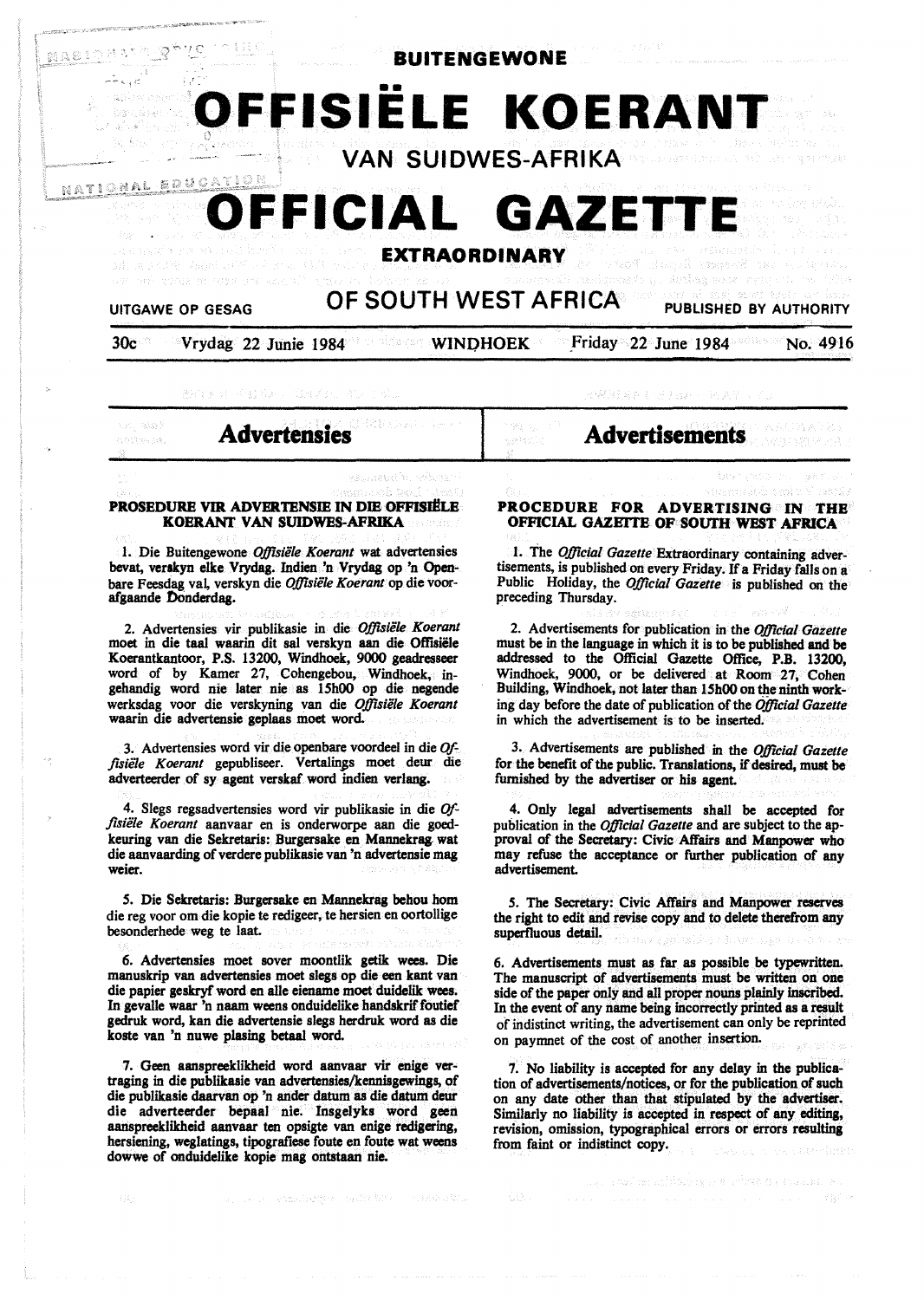8. Die adverteerder word aanspreeklik gehou vir enige skadevergoeding en koste wat voortvloei uit enige aksie wat weens die publikasie hetsy met of sonder enige weglating, foute, onduidelikhede of in watter vorm ookal, van 'n kennisgewing teen die Administrateur-generaal ingestel word.

9. Die jaarlikse intekengeld op die *Offisiele Koerant* is R20,00 posvry in hierdie gebied en die Republiek van Suid-Afrika, verkrygbaar by Swapers Beperk, Posbus *56,*  Windhoek, 9000. Oorsese intekenaars moet posgeld vooruitbetaal. Enkel eksemplare van die *Offisiële Koerant* is verkrygbaar van Swapers Beperk, Posbus *56,* Windhoek, 9000 teen die prys soos gedruk op eksemplaar. Eksemplare word vir slegs twee jaar in voorraad gehou.

10. Die koste vir die plasing van kennisgewings is soos volg en is betaalbaar by wyse van tjeks, wissels, pos- of geldorders:

#### LYS VAN VASTE TARIEWE

| GESTANDAARDISEERDE<br>the wideli<br><b>KENNISGEWINGS</b>                                                                                                   | Tarief per<br>plasing<br>R |
|------------------------------------------------------------------------------------------------------------------------------------------------------------|----------------------------|
|                                                                                                                                                            | 3.25                       |
| Aktes: Verlore dokumente<br>.                                                                                                                              | 6.00                       |
| Besigheidskennisgewings and an annual and all                                                                                                              | 5,00                       |
| Boedelwettekennisgewings: Vorms J. 187, 193                                                                                                                |                            |
| 197, 295, 297, 517 en 519 $\ldots$                                                                                                                         | 2.00                       |
| Derdepartyassuransie-eise om skadevergoeding                                                                                                               | 2,50                       |
| Insolvensiewet- en maatskappywettekennisge-<br>wings: J. 28, J. 29. Vorms 1 tot 9                                                                          | Af Le<br>4,00              |
| L.W. - Vorms 2 en 6 - bykomstige verkla-                                                                                                                   |                            |
| rings volgens woordetaltabel, toegevoeg tot die                                                                                                            |                            |
| basiese tarief, as set on a typischer al og.suppart for the set                                                                                            |                            |
| 10 (20 Office) (example:                                                                                                                                   |                            |
| Naamsverandering (vier plasings)                                                                                                                           | - 25.00                    |
| Naturalisasiekennisgewings (insluitende 'n her-                                                                                                            | use di S                   |
| druk vir die adverteerder)                                                                                                                                 | 2,00                       |
| Onopgeëiste geld — slegs in die Buitengewone<br>Offisiële Koerantsluitingsdatum 15 Januarie (per                                                           |                            |
| inskrywing van "naam, adres en bedrag") and alle                                                                                                           | - 0.80                     |
| Slagterskennisgewings exercises and contain the state 5,00                                                                                                 |                            |
| Slumopruimingshofkennisgewings, per perseel :                                                                                                              | $-4.00$                    |
| Verlore lewensversekeringspolisse                                                                                                                          | 2,00                       |
| adatan sa Chemici<br>olç01<br>$-0.013$                                                                                                                     |                            |
| NIE-GESTANDAARDISEERDE KENNISGEWINGS                                                                                                                       |                            |
| (f) there are now the<br>Maatskappykennisgewings:                                                                                                          |                            |
| Kort kennisgewings: Vergaderings, besluite, aan-<br>bod van skikking, omskepping van maatskappye,<br>vrywillige likwidasies, ens.: sluiting van lederegis- |                            |
| ters vir oordragte en/of verklarings van dividende                                                                                                         | 11,00                      |
| Dranklisensiekennisgewings (in Buitengewone Of-<br>fisiële Koerante, t.w. Junie/TVI.; November/Kaap;                                                       |                            |
| Januarie/OVS; April/Natal) per tweetalige                                                                                                                  |                            |
| aansoek                                                                                                                                                    | 7,00                       |
| Verklaring van dividende met profytstate, notas                                                                                                            |                            |
| ingesluit                                                                                                                                                  | 25,00                      |
| Lang kennisgewings: Oordragte, veranderings met                                                                                                            |                            |
| betrekking tot aandele of kapitaal, aflossings, be-                                                                                                        |                            |
| sluite, vrywillige likwidasies                                                                                                                             | 37,00                      |
| Handelsmerke in Suidwes-Afrika                                                                                                                             | 11.00                      |
| Likwidateurs en ander aangesteldes se kennisge-                                                                                                            |                            |
| wings<br>.                                                                                                                                                 | 7,00                       |

8. The advertiser will be held liable for all compensation and costs **arising** from any action which may be instituted against the Administrator-General as a result of the publication of a notice with or without any omission, errors, lack of clarity or in any form whatsoever.

9. The subscription for the *Official Gazette* is R20,00 per annum, post free in this territory and the Republic of South Africa, obtainable from Swapers Limited, P.O. Box 56, WINDHOEK, 9000. Postage must be prepaid by overseas subscriber. Single copies of the *Official Gazette* are obtainable from Swapers Limited, P.O. Box 56, Windhoek, 9000, at the price as printed on copy. Copies are kept in stock for two years only.

l 0. The charge for the insertion of notices is as follows and is payable in the form of cheques, bills, postal or money orders:

#### LIST OF FIXED TARIFF RATES

| STANDARDISED NOTICES                                                                                                                                                                                                           | Rate per<br>insertion<br>R |
|--------------------------------------------------------------------------------------------------------------------------------------------------------------------------------------------------------------------------------|----------------------------|
| Transfer of business $\ldots \ldots \ldots \ldots \ldots \ldots$                                                                                                                                                               | 3,25                       |
|                                                                                                                                                                                                                                | 6.00                       |
| Deeds: Lost documents<br>Business notices: (2001) 2020 (2002) 2002 (2002) 2002                                                                                                                                                 | 5.00                       |
| Administration of Estates Acts Notices: Forms                                                                                                                                                                                  |                            |
| J. 187, 193, 197, 295, 297, 517 and 519                                                                                                                                                                                        | 2,00                       |
| Third party insurance claims for compensation                                                                                                                                                                                  | 2,50                       |
| Insolvency Act and Company Acts Notices: J. 28,                                                                                                                                                                                | 175.702                    |
|                                                                                                                                                                                                                                | $-4.00$                    |
| usa miliwali<br>$N.B.$ - Forms 2 and 6 - additional statements<br>according to word count table, added to the<br>a basic tariff. That is permutated at the season from the                                                     | ti. Asest                  |
| An announced M.C. (1991-Wadhaik MM) assumed                                                                                                                                                                                    |                            |
|                                                                                                                                                                                                                                | 25,00                      |
| Naturalisation notices (including a reprint for the                                                                                                                                                                            | នៅមាននេះ                   |
|                                                                                                                                                                                                                                | 2.00                       |
| Unclaimed moneys — only in the Official                                                                                                                                                                                        | 真菌素                        |
| Gazette Extraordinary, closing date 15 January                                                                                                                                                                                 |                            |
| (per entry of "name, address and amount") $\dots$ .                                                                                                                                                                            | - 0.80                     |
| Butchers' notices and the product of the set of the set of the set of the set of the set of the set of the set of the set of the set of the set of the set of the set of the set of the set of the set of the set of the set o | 5.00                       |
| Slum Clearance Court Notices, per premises                                                                                                                                                                                     | 4,00                       |
| Lost life insurance policies $\dots \dots \dots \dots \dots$<br>The server interview to the war                                                                                                                                | 2.00                       |
| an a shekara (1993)<br>1984 - Ben Bondar a She<br>TERRITORICAL MODELLA RESP                                                                                                                                                    |                            |
| NON-STANDARDISED NOTICES AND SERVICE SERVICES                                                                                                                                                                                  |                            |
| HET JOURNALITY SAYS ON A SANDARY HET BEE                                                                                                                                                                                       |                            |
| Company notices:                                                                                                                                                                                                               | ा रिक                      |
| Short notices: Meetings, resolutions, offer of com-                                                                                                                                                                            |                            |
| promise, conversion of companies, voluntary win-                                                                                                                                                                               |                            |
| dings-up, etc.: closing of members' registers for                                                                                                                                                                              |                            |
| transfers and/or declarations of dividends                                                                                                                                                                                     | 11.00                      |
| sucker - Backletts Wall - al-                                                                                                                                                                                                  |                            |
| Liquor Licence Notices (in Gazettes, Extraor-                                                                                                                                                                                  |                            |
| viz. June/Tvl.; November/Cape; January/O.F.S.;                                                                                                                                                                                 |                            |
|                                                                                                                                                                                                                                |                            |
| w as brown to those who consider the                                                                                                                                                                                           | e si                       |
| i<br>1903-cü ildə Qalan (ö.<br>Declaration of dividends with profit statements,                                                                                                                                                |                            |
| including notes<br>-<br>フィイルワート たいしん とうしんかん データ・ディー・ディー                                                                                                                                                                        | 25,00                      |
| iya dewlatak kuma masa da sababan yang m                                                                                                                                                                                       |                            |
| Long notices: Transfers, changes in respect of<br>shares or capital, redemptions, resolutions, volun-                                                                                                                          |                            |
|                                                                                                                                                                                                                                |                            |
|                                                                                                                                                                                                                                | 37,00                      |
| Trade marks in South West Africa<br>. . <i>.</i>                                                                                                                                                                               | 11.00                      |
| Liquidators' and other appointees' notices                                                                                                                                                                                     | 7.00                       |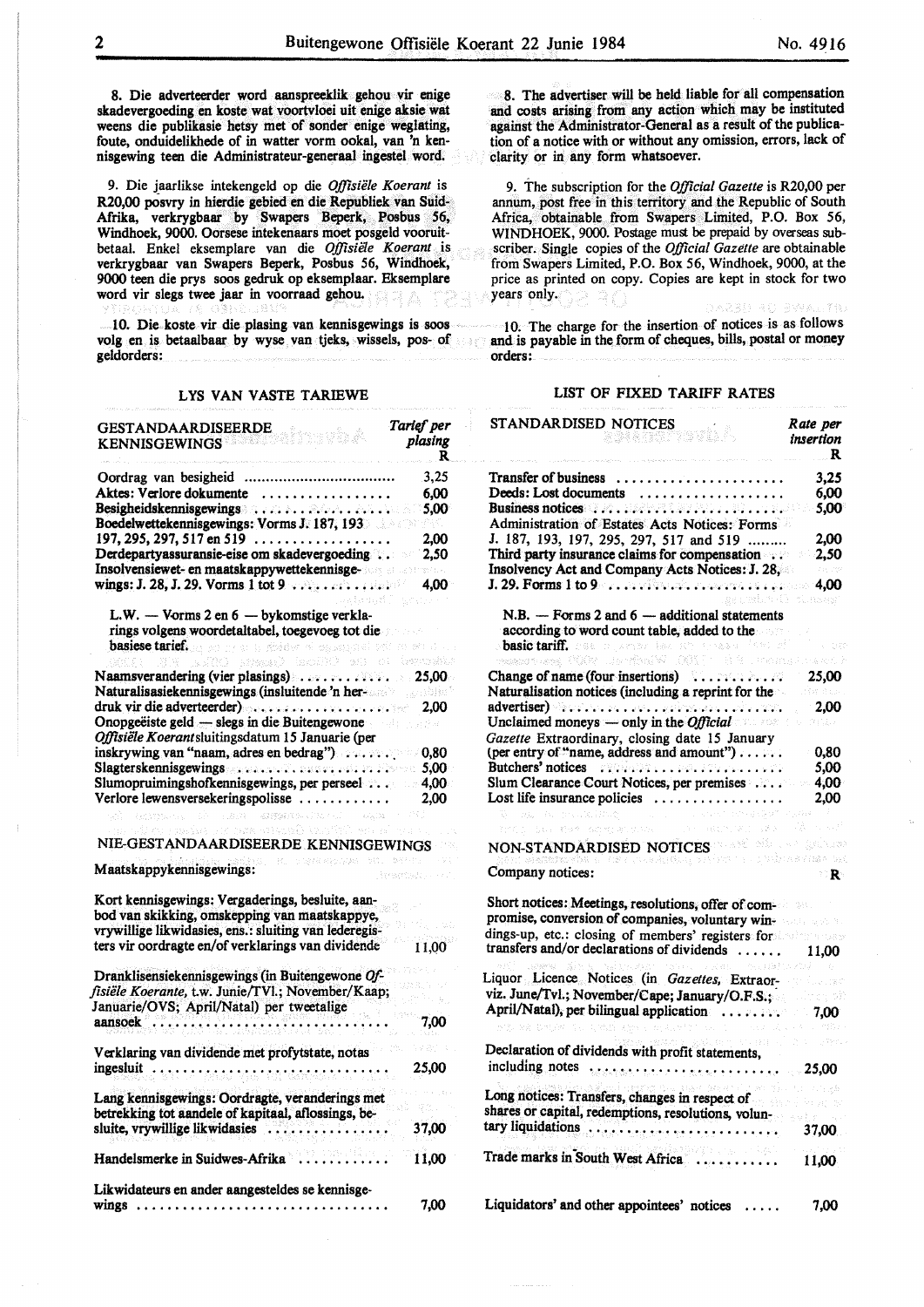## GEREGTELIKE EN ANDER OPENBARE VERKOPE:

| Geregtelike verkope<br>Openbare veilings, verkope en tenders:                    | 18,00                  |
|----------------------------------------------------------------------------------|------------------------|
| Tot 75 woorde                                                                    | 6,00                   |
| 76 tot 250 woorde<br>,,,,,,,,,,,,,,,,,,,,,<br>251 tot 350 woorde                 | 15.00<br>23,00         |
| Channel head that this model is<br>ORDERS VAN DIE HOF:<br>wast contents and alon |                        |
| Voorlopige en finale likwidasies<br>of sekwestrasie.<br><u>.</u>                 | e Albert II e<br>14,00 |
| Vermindering of veranderings in kapitaal-<br>samesmeltings, aanbod van skikking  | 37,00                  |
| Geregtelike besture, kurator bonis en soortgelyke<br>en uitgebreide bevel nisi   | 37,00                  |
| Verlenging van keerdatum<br>Tersydestellings en afwysings van petisies (J. 158)  | 4.00<br>4,00           |

11. Die koste vir die plasing van advertensies, behalwe die kennisgewings wat in paragraaf 10 genoem word, is teen die tarief van 56c per sm dubbelkolom. (Gedeeltes van 'n sm moet as volle sm bereken word).

12. Geen advertensie word geplaas tensy die koste nie vooruitbetaal is nie. Tjeks, wissels, pos- en geldorders moet aan die Sekretaris,: Burgersake en Mannekrag betaalbaar gemaak word. He was a state of the state of the state of the state of the state of the state of the state of the state of the state of the state of the state of the state of the state of the state of the state of the state

a kasul ing kalendar sa mga karanggalang

h massa (") ann às chomh-bhaile an chomh-bh

#### **Vorm/Form J 187**

#### **LIKWIDASIE- EN DISTRIBUSIEREKENING** IN **BESTORWE BOEDELS WAT TER INSAE LÊ**

Ingevolge artikel 35(5) van Wet 66 van 1965, word bierby kennis gegee dat duplikate van die likwidasie- en distribusierekenings (eerste en finale, *tensy anders vermeld)* in die boedels hieronder vermeld, in die kantore van die Meester en Landdroste soos vermeld en gedurende 'n tydperk van 21 dae {of korter of !anger *indien spesiaal venneld)* vanaf ge- melde datums of vanaf datum van publikasie hiervan, as dit later is, ter insae lê van alle persone wat daarby belang het.

Indien binne genoemde tydperk geen besware daarteen by die betrokke Meester ingedien word nie, gaan die eksekuteurs oor tot die uitbetalings ingevolge gemelde rekenings.

402/83 - LOCHNER Janetta Sophia 0810220006003 Maltahohe Thomas Johanna Bernadus Lochner 1709095015009 Maltahohe Windhoek Barclays National Bank Cape Town Trustee Branch P.O. Box 512, Cape Town

523/83 - RUDOLPH Ursula Elli 090323 0037 00 9 Windhoek Windhoek Bank Windhoek Beperk Posbus 15 Windhoek

187/82 - AGENBACH Johannes Hendrik Augus 030717 5008001 Noordoewer Gewysigde Eerste en Finale Likwidasie en Distribusierekening Agenbach Susanna Wilhelmina 84.06.22 Windhoek Karasburg Lentin Botma & De Waal Posbus 38 Keetmanshoop.

worlder instant Standard (mail 1988)

#### SALES IN EXECUTION AND OTHER. PUBLIC SALES:

| 18.00<br>Sales in execution $\ldots \ldots \ldots \ldots \ldots \ldots$<br>Public auctions, sales and tenders:<br><b>Channel</b>                                                                                                                                                              |
|-----------------------------------------------------------------------------------------------------------------------------------------------------------------------------------------------------------------------------------------------------------------------------------------------|
|                                                                                                                                                                                                                                                                                               |
| 15,00<br>76 to 250 words <b>Acceleration Conservation</b>                                                                                                                                                                                                                                     |
| 23,00                                                                                                                                                                                                                                                                                         |
| <b>ORDERS OF THE COURT:</b> and the country of the country of the country of the country of the country of the country of the country of the country of the country of the country of the country of the country of the country of<br>ové kolivaje sprava svetla ve svetov se se svislovo svo |
| Provisional and final liquidations or seque-                                                                                                                                                                                                                                                  |
| 14.00                                                                                                                                                                                                                                                                                         |
| Reduction or change in capital mergers, offer of                                                                                                                                                                                                                                              |
| 37,00<br>Judicial managements, curator bonis and similar<br>and extensive rule nisi<br>37,00<br>ra e 1999 de server                                                                                                                                                                           |
| hiddeanait thur<br>Extension of return date<br>4.00<br>Supersession and discharge of petitions (J. 158).<br>4.00                                                                                                                                                                              |

11. The charge for the insertion of advertisements other than the notices mentioned in paragraph 10 is at the rate of 56c per cm double column. (Fractions of a cm must be calculated as a cm).

12. No advertisements shall be inserted unless the charge is prepaid, Cheques, drafts, postal or money orders must be made payable to the Secretary: Civic Affairs and Manpower.

Normal and Wrealth Bookland in Rein 

# **LIQUIDATION AND DISTRIBUTION ACCOUNTS IN DECEASED ESTATES LYING FOR INSPECTION**

In terms of section 35(5) of Act 66 of 1965, notice is hereby given that copies of the liquidation and distribution accounts (first and fmal, *unless otherwise stated)* in the estates specified below will be open for the inspection of all persons interested therein for a period of 21 days (or shorter or longer if *specially stated)* from the date specified or from the date of publication hereof, whichever may be the later, and at the offices of the Master and Magistrates as stated.

Should no objection thereto be lodged with the Master concerned during the specified period, the executors will proceed to make payments in accordance with the accounts.

292/1983 - GERINGER Jacobus Johannes RSA 290804 5014 00 0 Offenstraat nr. 563 Windhoek Anna Barbara Geringer (Gebore Van Loggerenberg) 21 dae Swakopmund Swanepoel & Kinghorn Posbus 1455, Swakopmund.

227/83 - BUCKERFIELD Jeffrey Harold 560229 5029 001 Otjiwarongo Aletta Buckerfield {Gebore Coetzee) 530103 0027 004 Barclays Nasionale Bank Beperk, Trustee- tak Kaapstad, Posbus 512, Kaapstad

256/1983 - BIEWENGA Francois 1404195033009 "Horing" Gobabis Gobabis Windhoek Swemmer & Levin Posbus 23, Vredenburg 7380.

was mad the Star Bird Cheroiches Correct Des Vant

FOUR ARTIST STORE ★ そん クネオ ニーかれ(参) soverne movement and an encourage and an<br>1960 - Para Politica Politica and an encourage<br>1960 - Para Palatin Barbaran, and an encourage<br>1960 - Para Palatin Starbaran, and an encourage plan and confidently the spath strength so Post Gentler V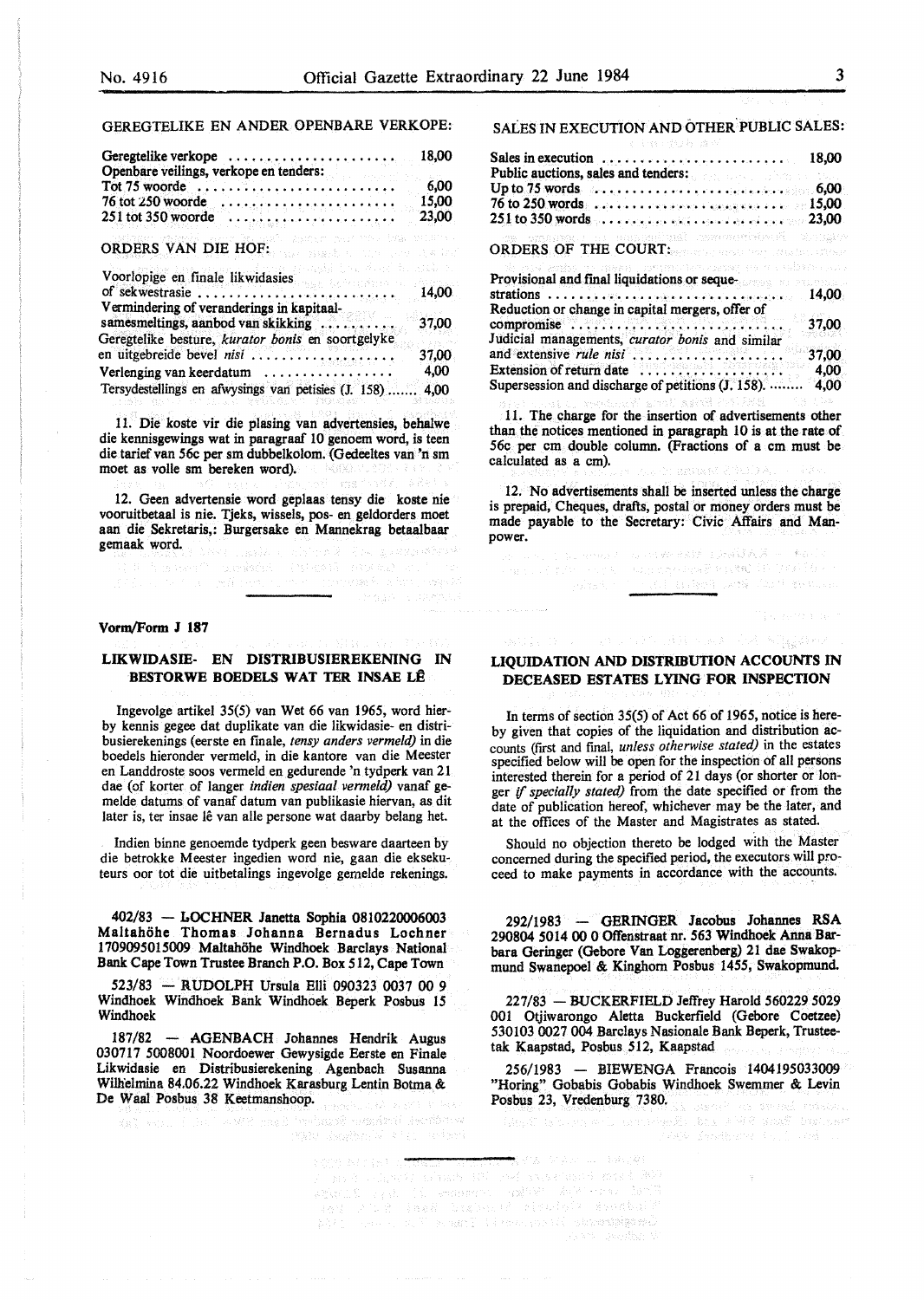# **KENNISGEWING AAN KREDITEURE IN BESTOR-WE BOEDELS**

Aile persone wat vorderinge het teen die boedels hieronder vermeld, word hierby versoek om hul vorderinge by die betrokke eksekuteurs en binne 'n tydperk van 30 dae (of andersins soos aangedui) gereken vanaf die datum van publikasie hiervan in te lewer. Die inligting word verstrek in die volgorde: Boedelnommer, familienaam en voorname, geboortedatum, persoonsnommer, Iaaste datum, familienaam, geboortedatum en persoonsnommer; naam en adres van eksekuteurs of gemagtigde agent, tydperk toegelaat vir lewering van vorderings *indien anders as 30 dae.* 

370/83 - BRASE Otto Hugo Arno Ernst Windhoek 21 Oktober 1923 231021 0l 0003 2 Plaas Matador, Distrik Okahandja 21 Augustus 1983 Barclays Nasionale Bank Bpk., (Oeregistreerde Handelsbank) Trusteetak Kaapstad, Posbus 512, Kaapstad, 8000.

445/83 - BRUNS Erika Berta Windhoek 25 Junie 1916 160625 0022 004 Huis 512, Tsumeb 18 September 1983 Barclays Nasionale Bank Beperk, (Geregistreerde Handelsbank) Trusteetak Kaapstad, Posbus 512, Kaapstad, 8000.

16/84 - JACOBS Martha Hester Petronella Windhoek 5 Mei 1903 030505 01 0003 4 Potgietertehuis, Windhoek 10 Januarie 1984 Barclays Nasionale Bank Bpk., (Geregistreerde Handelsbank) Trusteetak Kaapstad, Posbus 512, Kaapstad, 8000.

151/84 - **KAUERT Max** Werner Windhoek 5 Oktober 1903 031005 01 00019 Swakopmund 3 April 1984 Barclays Nasionale Bank Bpk. Posbus 1014, Kimberley

#### **Vorm/Form 517**

## **KENNISGEWING AAN KREDITEURE IN BESTOR-WE BOEDELS**

Aile persone wat vorderinge het teen die boedels in die bylae vermeld, word versoek om sodanige vorderings binne 'n tydperk van 30 dae (of andersins soos aangedui) vanaf die datum van publikasie hiervan by die betrokke eksekuteurs in te !ewer.

213/84 - STRÖH Hendrick Stefanus 4/5/1903 030504 5009 00 1 Keetmanshoop 12/5/1984 30 Windhoek SW A Standard Bank SWA Ltd. (Registered Commercial Bank) Trustee Branch **P.O.** Box 2164, Windhoek 9000.

#### **Vorm/Form 519**

## **LIKWIDASIE EN DISTRIBUSIEREKENING IN BE-STORWE BOEDEL WAT TER INSAE** LE

lngevolge artikel 35(5) van Wet 66 van 1964 word hierby kennis gegee dat die likwidasie- en distribusierekening in die Boedel in die Bylae vermeld in die kantore van die Meester van die Hooggeregshof en Landdros soos vermeld vir 'n tydperk van 21 dae vanaf die datum van publikasie hiervan (of andersins soos aangedui) ter insae sal lê vir alle persone wat daarby belang het.

Indien geen besware daarteen by die Meester binne die gemelde tydperk ingedien word nie, sal die eksekuteur tot uitbetaling daarvolgens oorgaan.

**164/84** - **HUMAN Johannes Stefanus 0203275003002 Gobabis Eerste en Finale 22/6/1984 Windhoek Gobabis**  Standard Bank SWA Ltd. (Registered Commercial Bank) **P.O. Box 2164 Windhoek 9000.** 

# **NOTICE TO CREDITORS IN DECEASED ESTATES**

All persons having claims against the estates mentioned below are hereby called upon to lodge their claims with the executors concerned, within 30 days (or otherwise as indicated) calculated from the date of publication hereof. The information is given in the following order: Estate number, surname and christian names, date of birth, identity number, last address, date of death; surviving spouse's names, surname date of birth and identity number; name and address of executor or authorised agent, period allowed for lodgement of *claims* if *other than 30 days.* 

219/84 - **VISSER Marie Agatha Windhoek** 9/1/1926 **260109 0008 007 Platostraat 58 Academia Windhoek 22/05/1984 Weduwee Anna Sophia Wilhelmina Muller Posbus 1192 Windhoek.** 

**168/84 ELGERSHAUSER Minna Frieda Windhoek 26 Januarie 1890 Paspoort F9262099 Susanna Gran Hern, Windhoek 2 April 1984 Barclays Nasionale Bank Bpk. Posbus** 1014, **Kimberley** 

**162/84** - **DE WAAL Jacoba Johanna Windhoek 29.5.1915 150529 0004 00 8 Eastern Court Nr. 8 Windhoek 1.4.1984 Abraham** Benjamin **Krige** De Waal **Bank Windhoek Beperk Posbus** 15 **Windhoek.** 

**201/84** - **l/AN DER ROSS** Johannes **Stephanus**  Winclhoek 23 September 1914 140923 **5025** 204 Windhoekweg 143, Krönlein 6 Maart 1984 Elizabeth van der Ross (gebore Brander) Onbekend Onbekend **R.H.**  Meyeridricks, Bestuurder, Santamtrust Beperk Posbus 4333, Kaapstad (Agent)

#### **NOTICE TO CREDITORS IN DECEASED ESTATES**

All persons having claims against the estates specified in the schedule, are called upon to lodge their claims with the executors concerned within a period of 30 days (or otherwise as indicated) from the date of publication hereof.

204/84 - RICHTER Hedwig Gertrud 29 November 1896 961129 0001 002 Windhoek 15 May 1984 31 days Windhoek SWA Standard Bank SWA Bpk. (Geregistreerde Handelsbank) Trustee Tak Posbus 2164 Windhoek 9000.

#### **LIQUIDATION AND DISTRIBUTION ACCOUNT IN DECEASED ESTATE LYING FOR INSPECTION**

In terms of section 35(5) of Act 66 of 1965 notice is hereby given that the liquidation and distribution account in the Estate specified in the Schedule will be open for inspection of all persons interested therein tor a period of 21 days from the date of publication hereof (or otherwise as indicated) at the offices of the Master of the Supreme Court and Magistrate, as stated.

Should no objection thereto be lodged with the Master during the specified period, the Executor will proceed to make payment in accordance therewith.

**119/84** - **V-AN ZYL Jacobus Percival Darter 091018 01**  0004 9 Plaas Mooifontein, Bethanie Eerste en Finale 22/6/84 **Windhoek Bethanie Standard Bank SW A Ltd. Trustee Tak**  Posbus 2164 Windhoek 9000.

196/84 - **V:AN WYK** Susanna Elizabeth 161114 0004 006 Farm Ebenhaezer No. 701 district Gobabis First & Final van Wyk Willem Johannes 21 days 22/6/84 Windhoek Gobabis Standard Bank SWA Bpk. (Geregistreerde Handelsbank) Trustee Tak Posbus 2164, Windhoek 9000.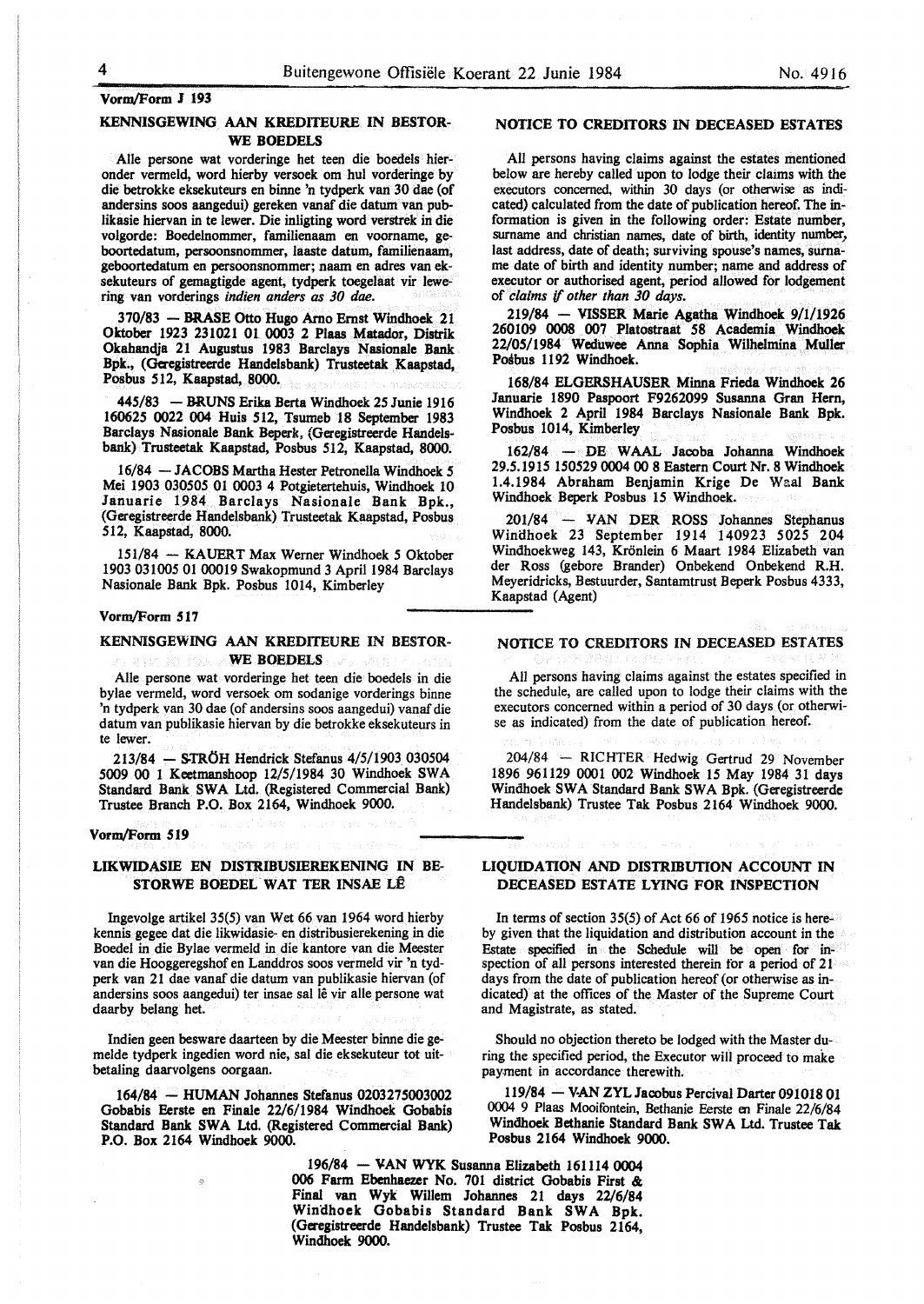Vorm/Form 297

#### **KENNISGEWING VIR VERKIESlNG VAN EKSEKU-TEURS EN/OF VOOGDE**

#### **VERKIESING VAN EKSEKUTEURS EN VOOGDE**

Aangesien die Boedels van die Persone vermeld in onderstaande Bylae nie verteenwoordig is nie, word hierby deur Meester van die Hooggeregshof van Suidwes-Afrika aan belanghebbendes kennis gegee, dat byeenkomste ten opsigte van die verskillende Boedels op die datums, tye en plekke vermeld, gehou sal word met die doel om 'n Persoon of Persone te kies vir goedkeuring deur die Meester as geskik en bekwaam om deur horn aangestel te word as Eksekuteurs of Voogde, na gelang van omstandighede.

In 'n stad waarin 'n Kantoor van 'n Meester is, word die byeenkoms voor die Meester gehou en in ander plekke voor die Landdros.

L.W. - Items aan die linkerkant moet 'n \* gemerk, dui aan die verkiesing van 'n Voog; andersins word 'n Eksekuteur gekies.

เสียวไขวะค

e an include ureat claims, pe, a an Chuidheann an Aibheann an A

i yeşiye (ön şeviyle 4

**NOTICE FOR ELECTION OF EXECUTORS AND/OR** 

VOLUME ARE AN **TUTORS.** REFREST BELEGES AND C

#### **ELECTION OF EXECUTORS AND TUTORS**

The Estates of the Persons mentioned in the subjoined Schedule being unrepresented, interested, parties are hereby given notice by the Master of the Supreme Court of South West Africa, that meetings will be held in several Estates at the dates, times and places specified, for the purpose of selecting some Person or Persons, for approval by the respective Master, as fit and proper to be appointed by them as Executors or Tutors, as the case may be.

**Meetings** in a town in which there is a Master's Office, will be held before the Master; elsewhere they will be held before the Magistrate.

N.B.  $-$  Items indicated by  $a^*$  on the left hand side, denote the election of a Tutor; otherwise an Executor is to be elected.

ישר בר על נלצה למקור שמור לאחרי

n fiyya

424/62 - KOTZE: Frederik Johannes de Lange Boer 24.08.1962 Meester van die Hooggeregshof Windhoek and Data and Data and Data 6.07.1984 10h00 SWA. Meester van die Hooggeregshof P. Sak X13190 Windhoek SWA.

#### **Vorm/Form 1**

**AANSTELLING VAN KURATORS EN LIKWI-DATEURS EN BEWYS VAN VORDERINGS IN GESEKWESTREERDE BOEDELS OF MAAT-SKAPPYE IN LIKWIDAISE** 

lngevolge artikels 40(3), 56(3) en 77 van die Insolvensiewet, 1936, artikels 129, 179 en 182 van die Maatskappywet, 1926 en artikels 339, 366, 375(5) (b) en 402 van die Maatskappywet, 1973, word hierby kennis gegee dat die persone hieronder vermeld as kurators of likwidateurs aangestel is, na gelang van die geval, en dat persone wat enigiets aan die boedels of maatskappye verskuldig is die skulde, tensy anders vermeld, onmiddellik by genoemde kurators of likwidateurs moet betaal. Byeenkomste van skuldeisers of kontribuante van genoemde boedels of maatskappye sal gehou word op die datums, ure en plekke hieronder vermeld vir die bewys van vorderings teen die boedels of maatskappye, vir die ontvangs van die verslae van die kurators of likwidateurs oor die sake en toestand van die boedels of maatskappye en om opdragte aan die kurators of likwidateurs uit te reik betreffende die verkoop of opvordering van gedeeltes van die boedels of bates van die maatskappye of betreffende aangeleenthede rakende die beheer daarvan.

Die besonderhede word verstrek in die volgorde: Nornmer van boedel/maatskappy; naam en adres van kurator of likwidateur, en datum, uur en plek van byeenkoms en tydperk waarin skuld betaal moet word, indien dit nie onmiddellik moet geskied nie.

# **APPOINTMENT OF TRUSTEES AND LIQUIDATORS AND PROOF OF CLAIMS IN SEQUESTRATED ESTATES OR COMPANIES BEING WOUND UP**

Pursuant to sections 40(3), 56(3) and 77 of the Insolvency Act, 1936, sections 129, 179 and 182 of the Companies Act, 1973, notice is hereby given that the persons mentioned below have been appointed trustees or liquidators, as the case may be and the persons indebted to the estates or companies are required to pay their debts to them forthwith unless otherwise indicated.

Meetings of creditors or contributories of the said estates or companies will be held on the dates and at the times and places mentioned below, for proof of claims against the estates or companies, for the purpose of receiving the trustees' or liquidators' reports as to the affairs and conditions of the estates or companies and for giving the trustees or liquidators directions concerning the sale or recovery of any parts of the estates or assets of the companies or concerning any matter relating to the administration thereof.

The particulars are given in the following order: Number of estate/company; name and description of estate/company; name and address of trustee or liquidator and date, hour and place of meeting and period within which debt must be paid, if this is not to be done forthwith.

**WW4/84** - **Insolvent Estate A. Jooste I.R. McLaren Trustee Trust** & **Mining Co. (Pty) Ltd. P.O. Box 82 Windhoek Wednesday,** 11th **July 1984 at 10.00 am at the** of**fice of the Master of the Supreme Court Windhoek 2nd Meeting of Creditors. Trust** & **Mining Co. (Pty)** Ltd. **P.O. Box 82 Windhoek** 

iya l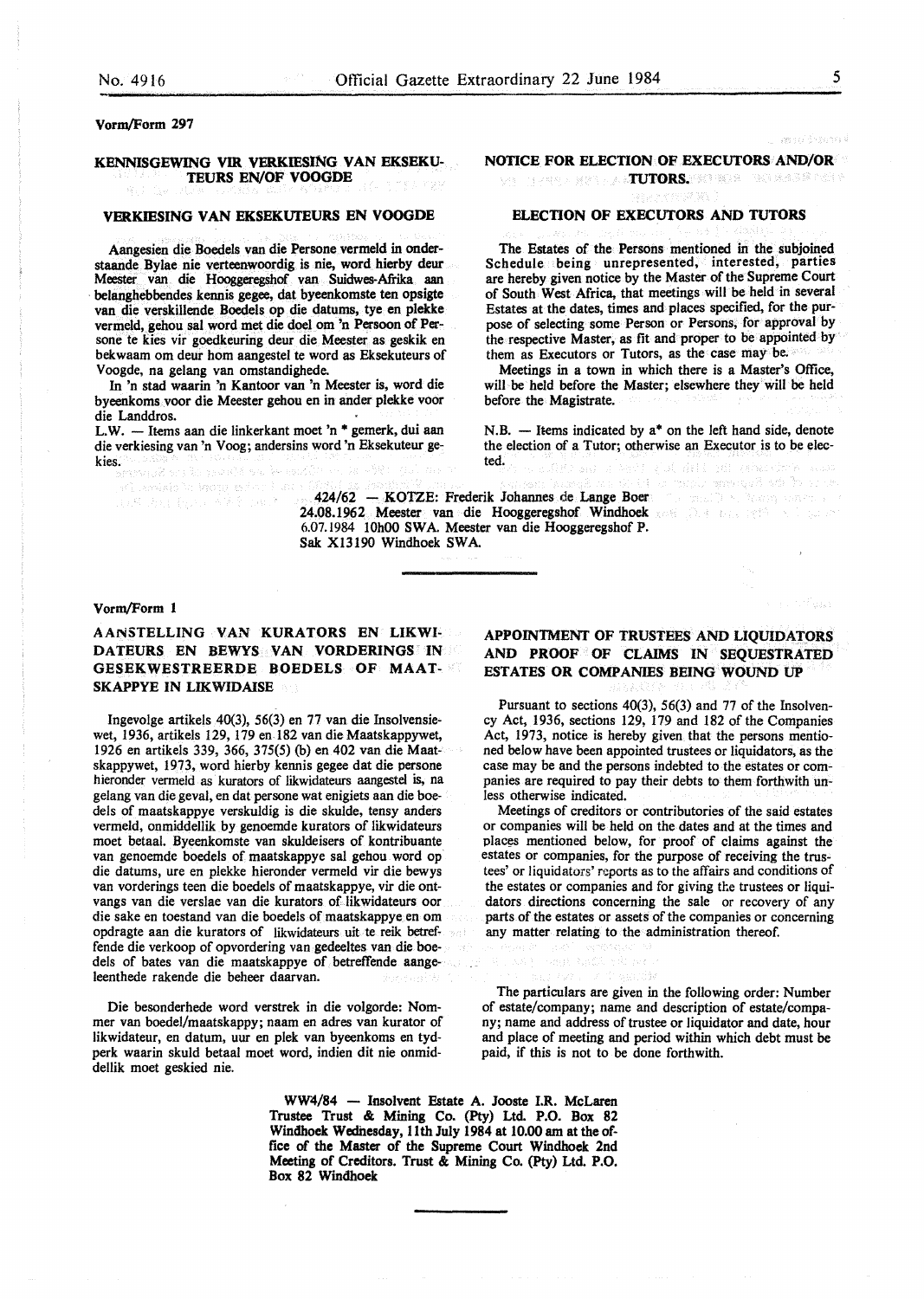## **MEETING OF CREDITORS IN SEQUESTRATED ESTATES OR COMPANIES BEING WOUND UP**

#### 「迷宮」 2個目 ませいし

Pursuant to section 41 and 42 of the Insolvency Act, 1936, section 179 and 182 of the Companies Act, 1926, and section 339 and 366 of the Companies Act, 1973, notice is hereby given that a meeting of creditors will be held in the sequestrated estate or companies being wound up mentioned below, indicating the number of estate/company: the name and description of estate/company; the date; hour and place of meeting and the purpose of meeting.

Meetings in a place in which there is a Master's Office, will be held before the Master; elsewhere they will be held before the Magistrate.

W26/83 - Insolvent Estate A.E. Jacobs On Wednesday the 4th July 1984 at the offices of the Master of the Supreme Court, Windhoek at 10h00 a.m. Further proof of claims. Dr. O.F.C. Herrigel c/o Security Trust SWA (Pty) Ltd. P.O. Box 3599 Windhoek 9000

#### vorm/Form 4

die Landdros.

# **LIKWIDASIE REKENINGE EN PLANNE VAN DISTRIBUSIE OF KONTRIBUSIE REKENING IN GESEKWESTREERDE BOEDELS OF MAATSKAP-PYE IN LIKWIDASIB**

BYEENKOMS VAN SKULDEISERS IN GESEK-WESTREERDE BOEDELS OF MAATSKAPPYE IN **LIKWIDASIB** 

lngevolge artikels 41 en 42 van die Insolvensiewet, 1936, artikels 179 en 182 van die Maatskappywet, 1926, en artikels 339 en 336 van die Maatskappywet, 1973, word hierby kennis gegee dat 'n byeenkoms van skuldeisers in die gesekwestreerde boedels of maatskappye in likwidasie hieronder vermeld, gehou sal word met aanduiding van die nommer van boedel/maatskappy; die naam en beskrywing van boedel/maatskappy; die datum, uur en plek van byeenkoms

A DEST

เมื่อรับ เรียน มีน้ำ โดย

In 'n plek waarin 'n kantoor van 'n Meester is, word die byeenkoms voor die Meester gehou en in ander plekke voor

W18/83 Insolvent Estate P. Weakley Trading as Philco Metals Wednesday the 11th July 1984 at the Office of the Master of the Supreme Court at 10.00 am Special meeting for Further proof of Claim I.R. McLaren Trustee Trust &

Mining Co. (Pty) Ltd. P.O. Box 82 Windhoek.

Ingevolge artikel 108(2) van die Insolvensiewet, 1936, artikel 136(2) van die Maatskappywet, 1926, en artikel 406(3) van die Maatskappywet, 1973, word hierby kennis gegee dat die likwidasie- distribusie- of kontribusierekenings in die boedels of die maatskappye, na gelang van die geval, hieronder vermeld ter insae van skuldeisers of kontribuante sal le op die kantore van die Meester en Landdroste daarin genoem, gedurende 'n tydperk van 14 dae, of die tydperk wat daarin vermeld is, vanaf die datum hieronder vermeld of vanaf die datum van publikasie hiervan, watter datum ook al die laaste is.

> $W1/84$  - Newmont Holding Co. of South West Africa (Pty) Ltd. (In voluntary Liquidation) First & Final Liquidation and Distribution Account at the offices of the Master of the Supreme Court Windhoek for a period of 14 days as from the 22nd June 1984 1.R. McLaren Liquidator Trust & Mining Co. (Pty) Ltd. P.O. Box 82 Windhoek

i sulli sulla conditata generalista.<br>Amprova della contra della caracterista della compete del conditata del conditata del contro del colombia del<br>Librario compete del contra sulla caracterista del contra del contra del co 

**LIQUIDATION ACCOUNTS AND PLANS OF DISTRIBUTION OR CONTRIBUTION IN SEQUES-TRATED ESTATES OR COMPANIES BEING WOUND UP B** *LEASE CONTROL* 

Pursuant to section 108(2) of the Insolvency Act, 1936, section 136(2) of the Companies Act, 1926, and section 406(3) of the Companies Act, 1973, notice is hereby given that the liquidation account and plans of distribution or contribution in the estates or the companies mentioned below will lie open for inspection by creditors or contributories at the offices of the Master and the Magistrates stated therein, for a period of 14 days, or for such a period as stated therein, from the dates mentioned below or from the date of publication hereof, which-ever may be the later date.

e jaar di Sila

Bandarak dan berasar tersebut dalam tersebut.<br>Sebagai sebelah pada bandar dan bandar pengerahan

ה היה המודע למדינים במשפט למדינים של המודע במודע להיה מייחדים.<br>ממודע בכל המשפט ביני

acamatik Ali statut op Savat von kami – v v v varij<br>Skoperi Stato ar savat - polaziv - v versij senari<br>Poodrva en kalifora Soni en jelij - polazivanji Apaplania 

**Vorm/Form 2** 

en die doel van byeenkoms.